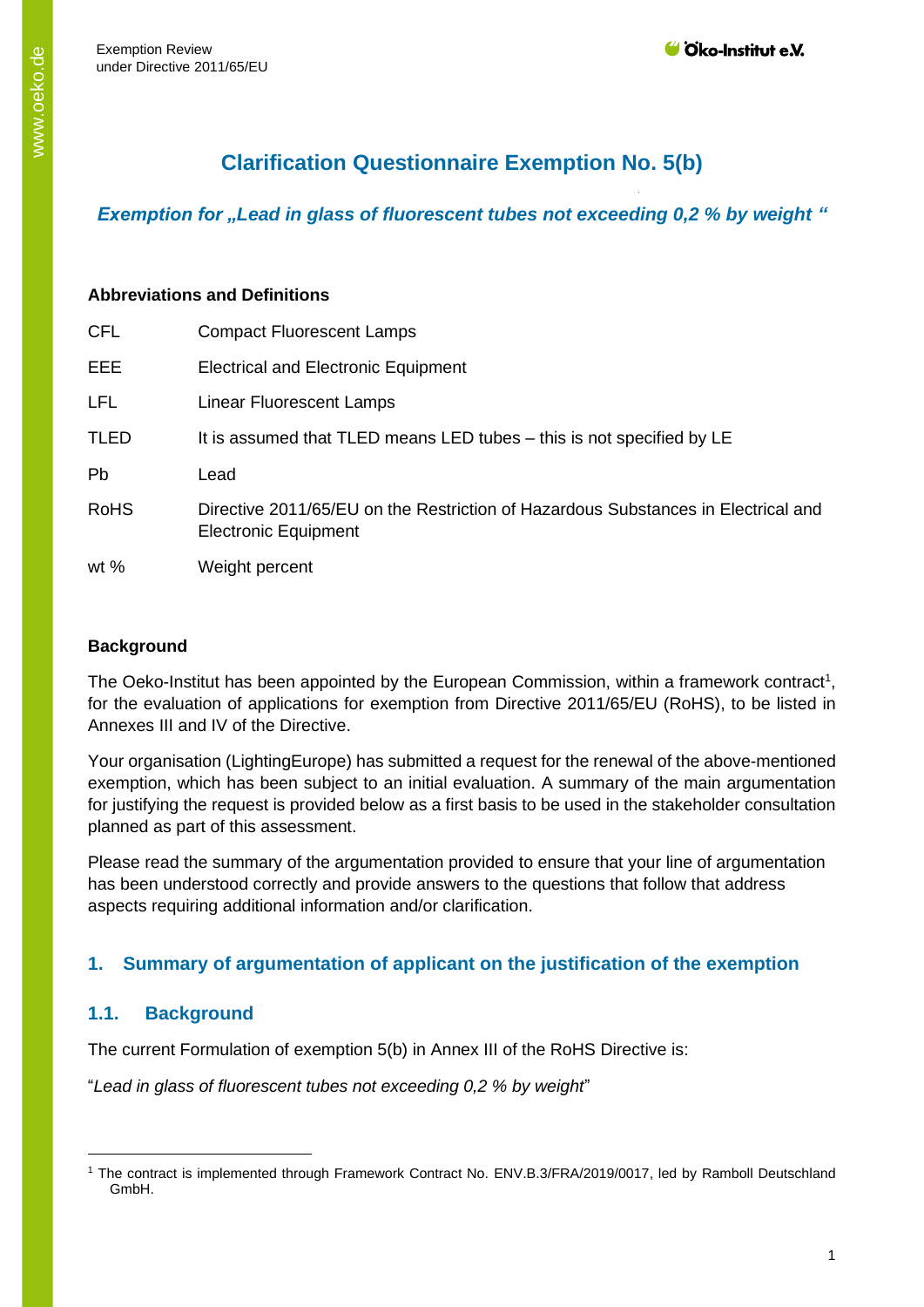In 2015-2016, Oeko-Institut performed an assessment of exemption 5(b), initiated through the submission of a request for the renewal of the exemption by LightingEurope. The study (Gensch et al. 2016) recommended the renewal of this exemption for five years until 21 July 2021, with the same wording:

#### *"Lead in glass of fluorescent tubes not exceeding 0,2 % by weight"*

The revision of Annex III in relation to this exemption is still pending.

In January 2020, LightingEurope (2020) submitted a new application for the renewal of this exemption. LightingEurope requests the renewal of Ex. 5(b) for an additional 5 years, but proposes the following wording, with a view to extending the scope of the exemption:

"*Lead in glass of fluorescent tubes and LED retrofit tubes (glass in lighting equipment) not exceeding 0.2 % by weight*".

#### **1.1.1. Volume of lead to be placed on the EU market through the exemption**

To estimate the amount of Pb to be placed on the EU market through this exemption, LightingEurope (2020) assumes an average Pb content of 500 ppm resulting from the recycled glass of old lamps. In 2022, 150 million fluorescent lamps will be placed on the EU-28 market per annum and about 50 million LED replacement lamps<sup>2</sup>, with an average weight of 0.1 kg per lamp, of which the glass accounts for ca. 75 wt % (weight percent) per lamp "*= 50.000 tons; hereof 0.05/0.2% lead*". It is roughly estimated that 8 tons of lead would enter the EU-28 market bound in lamp glass with 30 tons being the worst case, assuming all lamp glass would contain 0.2% lead (which is stated to be an unrealistic assumption).

#### **1.2. Technical description**

LightingEurope (2020) explains that lead (Pb) was used in the past for functional reasons in the production of glass for fluorescent tubes, and was contained in the glass at a concentration of up to 20%. Leaded glass is explained to have been easier to process in all steps of glass smelting and glass soldering, leading to lower failure amounts in the manufacture of fluorescent tubes. Pb, however, was successfully phased out and is no longer needed for functional purposes. Nonetheless, despite not being intentionally added, Pb is still present in the glass of fluorescent tubes due to the use of secondary glass recovered from the waste management of fluorescent tubes in the manufacture of new tubes. As this glass can contain differing amounts of Pb, a maximum content of 0.2 wt % Pb can be contained in the glass of fluorescent or LED retrofit tubes, though from internal measurements, most lamps do not exceed the threshold of 0.1 wt % in glass.

#### **1.3. Applicant's justification for the requested exemption**

LightingEurope (2020) state that fluorescent lamps and LED retrofit tubes have a long lifetime. Seeing as lead in glass of fluorescent tubes was allowed in the EU until 2010 and is still allowed in most countries outside the EU (e.g. in China), lead-containing recycled glass can be expected to be available for the foreseeable long term, probably decades. Lead in the glass is said to be safe, as it will not leave the glass matrix under any circumstances.

<sup>2</sup> LightingEurope 2020 reference the VHK 2018 MELISA Model for this data.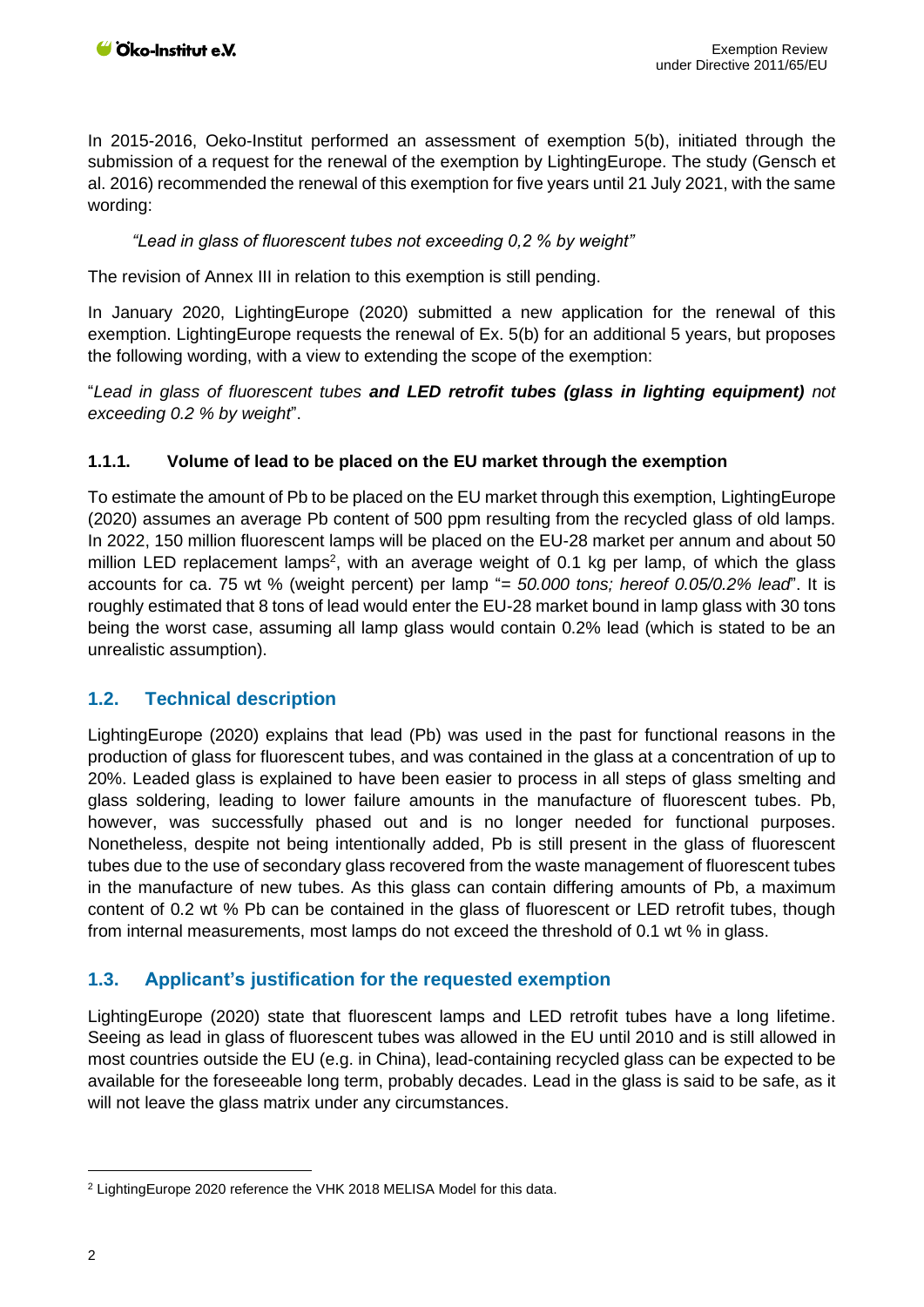### 1.3.1. **Availability of alternatives**

It can be understood that newly manufactured glass could be used as a substitute and would not have reliability limitations. The main argumentation is based on the environmental benefit of using recycled glass, resulting in the placing of Pb on the EU market through lamp glass.

#### *1.3.2.* **Environmental and health arguments**

According to LightingEurope (2020) the main justification for the exemption is that the use of recycled glass reduces the energy consumption required for glass production by significantly, as the recycled glass amount needs up to 30% less energy for manufacture. Typically, in a glass production plant, 30 - 40 % recycled glass is used, whereas technically up to 80% is estimated to be possible. However, such high amounts require the recycled glass be nearly identical to the produced glass. Thus, the main source for the recycled glass is mainly glass from lamp recycling. The lead content (as well as mercury content) is measured regularly in the glass production plant.

LightingEurope (2020) expects a large amount of fluorescent lighting installations to be replaced in the coming years in light of the transition to LED installations. This might lead to a temporary increase in the Pb content in recycled glass. The exemption is to allow the use of glass recovered from these installations to be used in the manufacture of special purpose fluorescent lamps or for glass tubes for TLEDS. LightingEurope express concern that the denial of the exemption could lead to the limitation of the use of recycled glass for lamp glass production and thus to wasted glass, as well as to higher costs for ongoing product conformity assessments.

## **2. Clarification Questions**

#### *Please find below the answers provided by LightingEurope.*

- 1. LightingEurope request to extend the scope of the exemption to "LED retrofit tubes (glass in lighting equipment)".
	- a. Please explain for what types of EEE this request is made and particularly what is understood to be included under the term lighting equipment.

LightingEurope believes that the term "lighting equipment" refers to RoHS Directive Annex I and covers products falling in Category 5. LightingEurope requests the exemption for lamps used in Category 5 EEE e.g. luminaires.

The exemption is intended for products and components (e.g. lamps) using soda lime glass as a material, using during the production process a fraction of recycled glass stream on top of virgin minerals. So far only "fluorescent tubes" are in the scope. Fluorescent tubes are used by products falling in the Annex III exemptions 1-3. LightingEurope considers the following lighting equipment to be included:

- glass in LED lamps where recycled glass can be used to increase resource efficiency
- glass in luminaires containing fixed installed LED modules, replacing luminaires for fluorescent lamps, where recycled glass can be used to increase resource efficiency. In such cases lead is not intentionally added.
	- b. If the exemption is necessary for other than the glass tubes of fluorescent lamps and glass tubes of LED retrofits for fluorescent lamps, please provide an exhaustive list of other components of relevance and elaborate the justification for such articles which are currently not further addressed in the renewal application.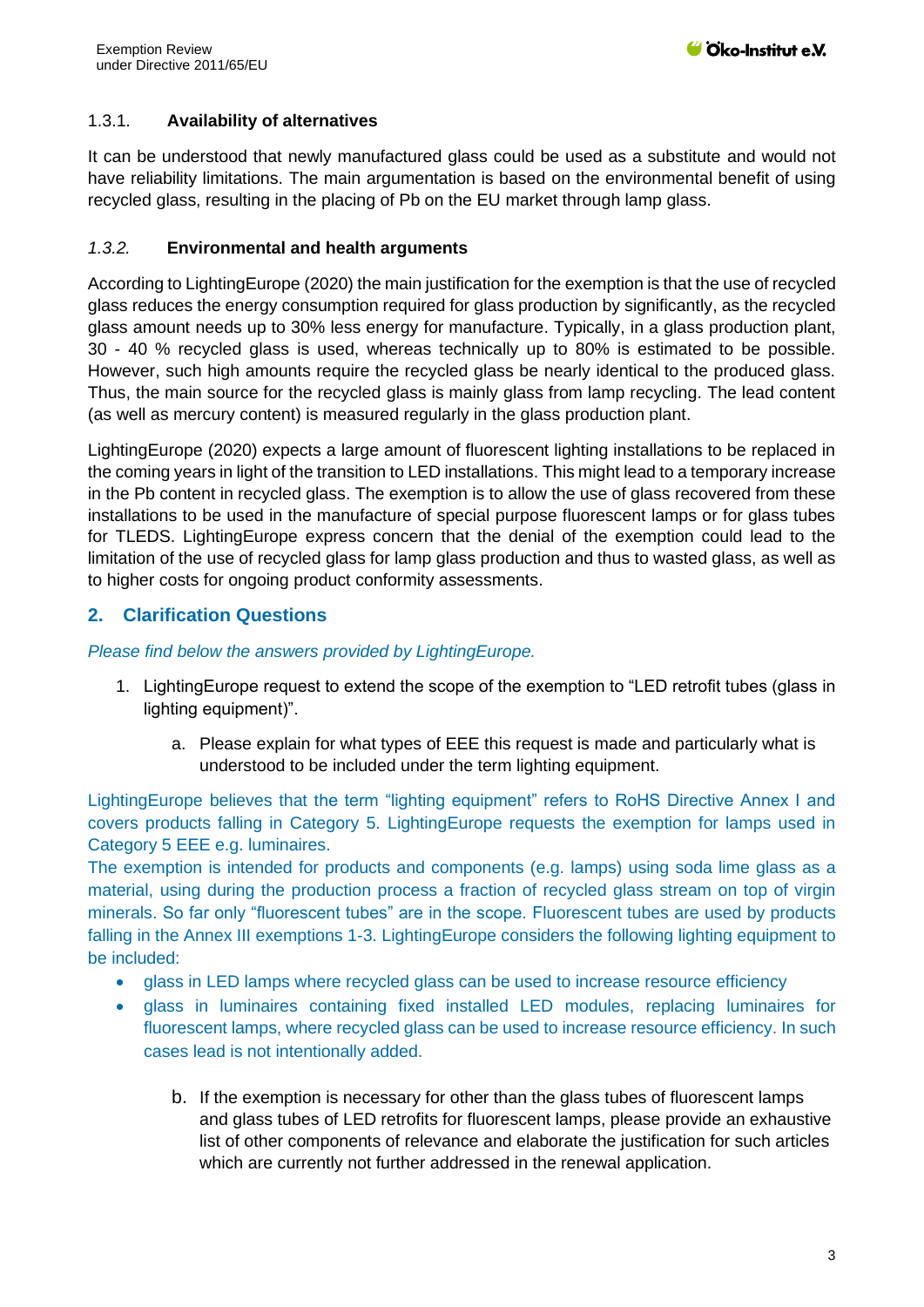We address this question in our response to question 1(a) above. Soda lime glass is used as a protective envelope for the fluorescent lamps and the LED retrofit lamps. The glass provides excellent electrical isolation in both lamp types and a vacuum tight container in the case of fluorescent lamps.

LightingEurope believes the exemption is important to fulfil increasing EU requirements for the use of recycled materials in new products, in the production process of glass added as a fraction to the virgin minerals stream, as well as to reduce energy consumption in glass production. Glass is used as a functional or decorative material in many luminaires, irrespective whether it is used stand-alone (Cat. 5) or as part of a Cat 1-11 products, e.g. in a kitchen hood.

2. LightingEurope mentions that "*The lamp glass used in low pressure discharge lamps is mainly soda-lime glass (soft glass)*". Please specify whether the composition of glass of other articles to be added to the scope of this exemption is also typically soda lime glass.

With regard to "lead in glass of fluorescent tubes and LED retrofit tubes (glass in lighting equipment)", to the knowledge of LightingEurope, only soda lime glass is used.

3. Annex XVII of Directive 2012/19 (WEEE recast) specifies components and materials that need to be "*removed from any separately collected WEEE*" and refers among others to mercury containing components and gas discharge lamps. This suggests that mercury containing fluorescent lamps and mercury-free LED retrofits for fluorescent lamps would be separated and subsequently also glass fractions derived of such treatment. Please provide information on the collection and treatment of articles falling under the scope of this exemption, to clarify if there are any differences in the waste management of fluorescent lamps, LED retrofits for fluorescent lamps and any other equipment to benefit from the exemption should its scope be extended.

We believe that depending on the system in place in the different EU countries, lamps are either collected and handled in the same waste stream or in other countries, there is a separation. During treatment fluorescent lamps are usually separated from LED lamps especially LED lamps containing plastic tubes and covers. Whether the glass fractions are separated depends on the recycling technology applied. Irrespective of the process:

- The same glass tubes, consisting of a fraction of recycling materials is used for new fluorescent lamps, as well as for LED lamp glass
- Most LED lamps are produced outside the EU. In the production countries, the ban of lead in lamp glass was introduced later or is not yet in force. Recycled glass batches containing lead are used in the production of lamp glass in those countries and added as a fraction to the virgin minerals stream in a furnace, increasing the risk of lead content levels in final glass tubes. The exemption is necessary to avoid the unnecessary scrapping of products in accordance with circular economy principles. (see Image 1, in answer to question 4 as an example).
- 4. LightingEurope write that in "*section 7, some screenshots are provided of recycled glass exceeding the specified and contractually agreed lead content*", however such images were not provided. Please provide such images and an explanation of how the use of recycled glass exceeding the Pb limit allowed in glass of lamps according to Ex. 5(b) is avoided.

This was an image of a measurement protocol of Pb content of incoming recycling glass fraction of a glass production site in Augsburg, Germany, which was used in the exemption renewal application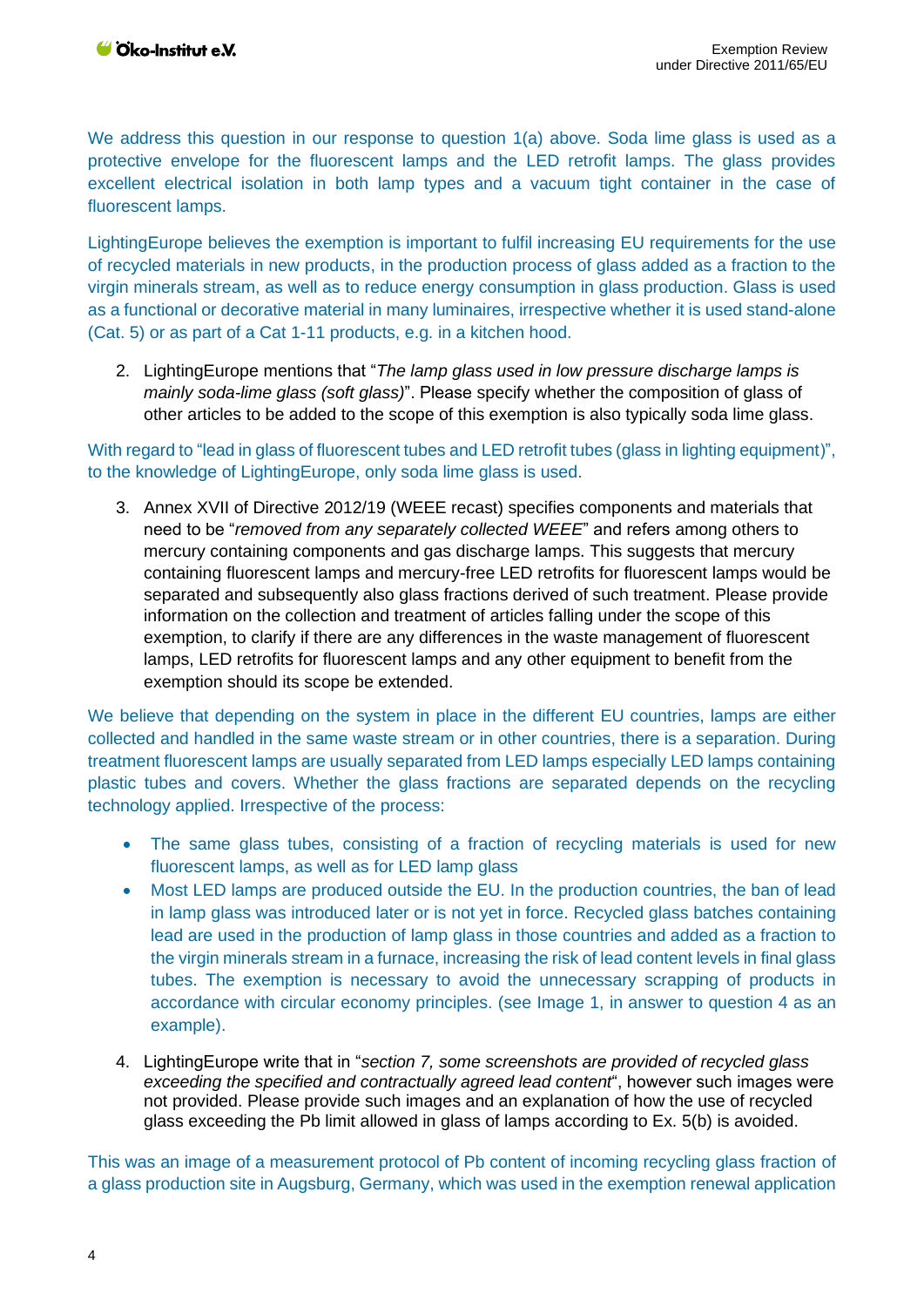LightingEurope submitted in 2015. The image was deleted in our 2020 renewal application, as the production site has meanwhile been shut down. The reference to this image in our 2020 application is simply an oversight and we ask you to please ignore it, we should have deleted this phrase. In the interest of transparency and for reference only, we include the image below (Image 1).

To give another example, the test report from SGS that has been submitted confidentially and should not be shared, contains another test report for an incident with soda lime glass tubes used for TLED lamps. It illustrates that the lead content was 1418 ppm, and this glass lamp batch needed to be scrapped as the lead content was in this case > 1000 ppm. The reason for this was that a certain fraction of recycled glass (containing lead) is used in the glass furnaces production process.

Glass of legacy fluorescent products from recyclers does contain a certain lead content (see Image 1 included for reference only), which is commonly re-used and added as a certain fraction of recycled glass in the glass furnace for new soda lime glass production. This reuse of recycled materials favours the environment as it prevents landfilling. It can however result in a lead content between 1000-2000 ppm for certain batches of glass productions of an LED lamp glass that was manufactured with glass produced in a country/region with no or more recent lead restrictions.

In such a case, the complete molten content of the glass furnace is > 1000 ppm and cannot be used for TLED tubes and needs to be scrapped (tons of glass tubes for one furnace batch).

Therefore, we propose a higher lead content threshold of max 2000 ppm, as currently also valid for fluorescent lamp glass, which creates more opportunities and more room of operation for glass producers to use recycled glass fractions during glass production to avoid scrapping of glass tubes and/or LED lamps by lamp manufacturers in case the lead content is between 1000 and 2000 ppm.

| Prüfbericht Nr.         | CBO13-002157-1                             |             | Auftrag Nr. | CBO-00196-13 |                            | Datum 28.03.2013 |
|-------------------------|--------------------------------------------|-------------|-------------|--------------|----------------------------|------------------|
| Im Königswasser-Extrakt |                                            |             |             |              |                            |                  |
| Elemente                |                                            |             |             |              |                            |                  |
| Elementübersicht        |                                            |             |             |              |                            |                  |
| Probe Nr.               |                                            |             |             |              | 13-033693-05               |                  |
| Bezeichnung             |                                            |             |             |              | Edsr - 25.02.2013 - 22.620 |                  |
| Blei (Pb)               |                                            | maka        | <b>OS</b>   |              | 2.600                      |                  |
| Blei (ber.als PbO)      |                                            | maka        | <b>OS</b>   |              | 2.800                      |                  |
|                         | Aus HF-HNO3-HCL-Mikrowellendruckaufschluss |             |             |              |                            |                  |
| Probe Nr.               |                                            |             |             |              | 13-033693-05               |                  |
| Bezeichnung             |                                            |             |             |              | Edsr - 25.02.2013 - 22.620 |                  |
| Blei (Pb)               |                                            | maka        |             |              | 3.060                      |                  |
|                         |                                            |             |             |              |                            |                  |
|                         |                                            |             |             |              |                            |                  |
| Prüfbericht Nr.         | CB013-002156-1                             | Auftrag Nr. |             | CBO-00196-13 |                            | Datum 28.03.2013 |
| Im Königswasser-Extrakt |                                            |             |             |              |                            |                  |
| Elemente                |                                            |             |             |              |                            |                  |
| Elementübersicht        |                                            |             |             |              |                            |                  |
| Probe Nr.               |                                            |             |             |              | 13-033693-04               |                  |
| Bezeichnung             |                                            |             |             |              | Edsr - 28.02.2013 - 21.280 |                  |
| Blei (Pb)               |                                            | ma/kg       | <b>OS</b>   |              | 8.400                      |                  |
| Blei (ber.als PbO)      |                                            | ma/kg       | <b>OS</b>   |              | 9.000                      |                  |
|                         |                                            |             |             |              |                            |                  |
|                         | Aus HF-HNO3-HCL-Mikrowellendruckaufschluss |             |             |              |                            |                  |
| Probe Nr                |                                            |             |             |              | 13-033693-04               |                  |
| Bezeichnung             |                                            |             |             |              | Edsr - 28.02.2013 - 21.280 |                  |

ixcerpts of 2 measurement reports regarding lead contained in recycling glass. These measurements are nade to verify that the delivered materials are meeting the agreed specifications (Source: Osram GmbH, (ugsburg).